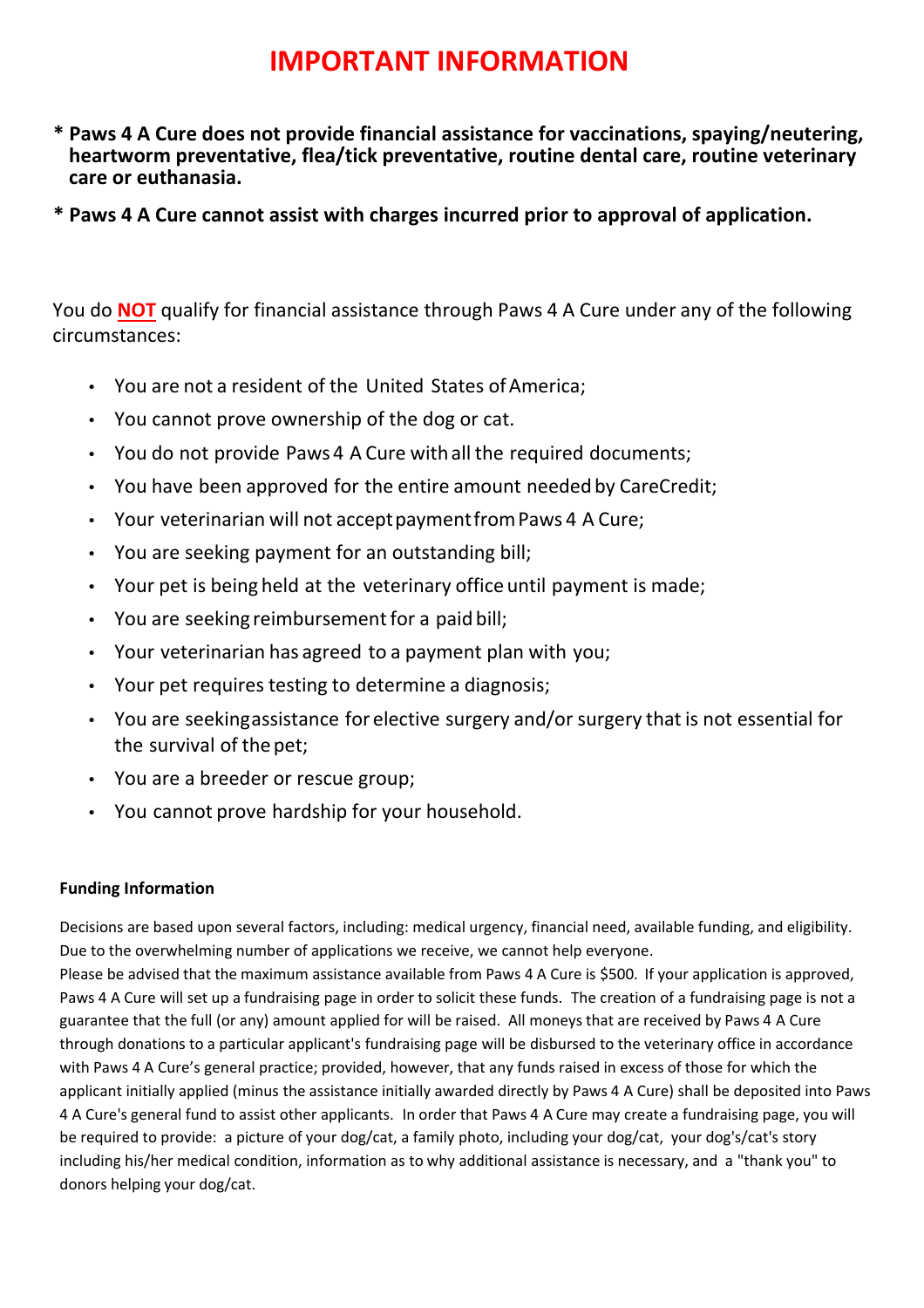## **Application Checklist**

- Complete the application on pages four and five **(required)**
- Copy of your license or ID for all members of your household over 18 years of age **(required)**
- Copies of your most recent bank statement for all members of your household over the age of 18. **(required)**
- **A letter explaining why you cannot afford the treatment on your own. (required)**

**Below is a list of documents that are acceptable proof of hardship. You do not have to provide all of the documents, you just need to prove why you cannot afford to pay for the veterinary care on your own.**

- Last pay stub (if employed) for all members of your household over 18 years of age.
- All pages of your last tax return for all members of your household over 18 years of age.
- Letter of acceptance from any form of Social Security, proof of current Social Security, Unemployment, Disability, SNAP, Medicaid/Medicare, WIC, Public Housing, Section 8, Transitional Assistance.
- Copy of your approval/denial letter from CareCredit (if your veterinary office accepts) for all members of your household over 18 years of age and your most recent statement.
- A copy of the front and back of your pet's insurance card (if applicable)
- Any document that proves that you cannot afford the veterinary care on your own or all members of your household over 18 years of age.

### **Do not provide any veterinary documents, that will come from the treating veterinarian.**

Your completed documentation can be sent using one of the following methods:

- **W** Via fax (866) 799-5166
- Scanned as a PDF file and emailed to **grants@paws4acure.org**

Do **NOT** mail your documents. It slows down the [process. Image fil](mailto:grants@paws4acure.org)es must be legible (not blurry). The documentation must be close-up for Paws 4 A Cure to read. We cannot process your application if we cannot read them.

Scanners and faxes are available at copy stores, libraries, business offices and at your veterinary practice.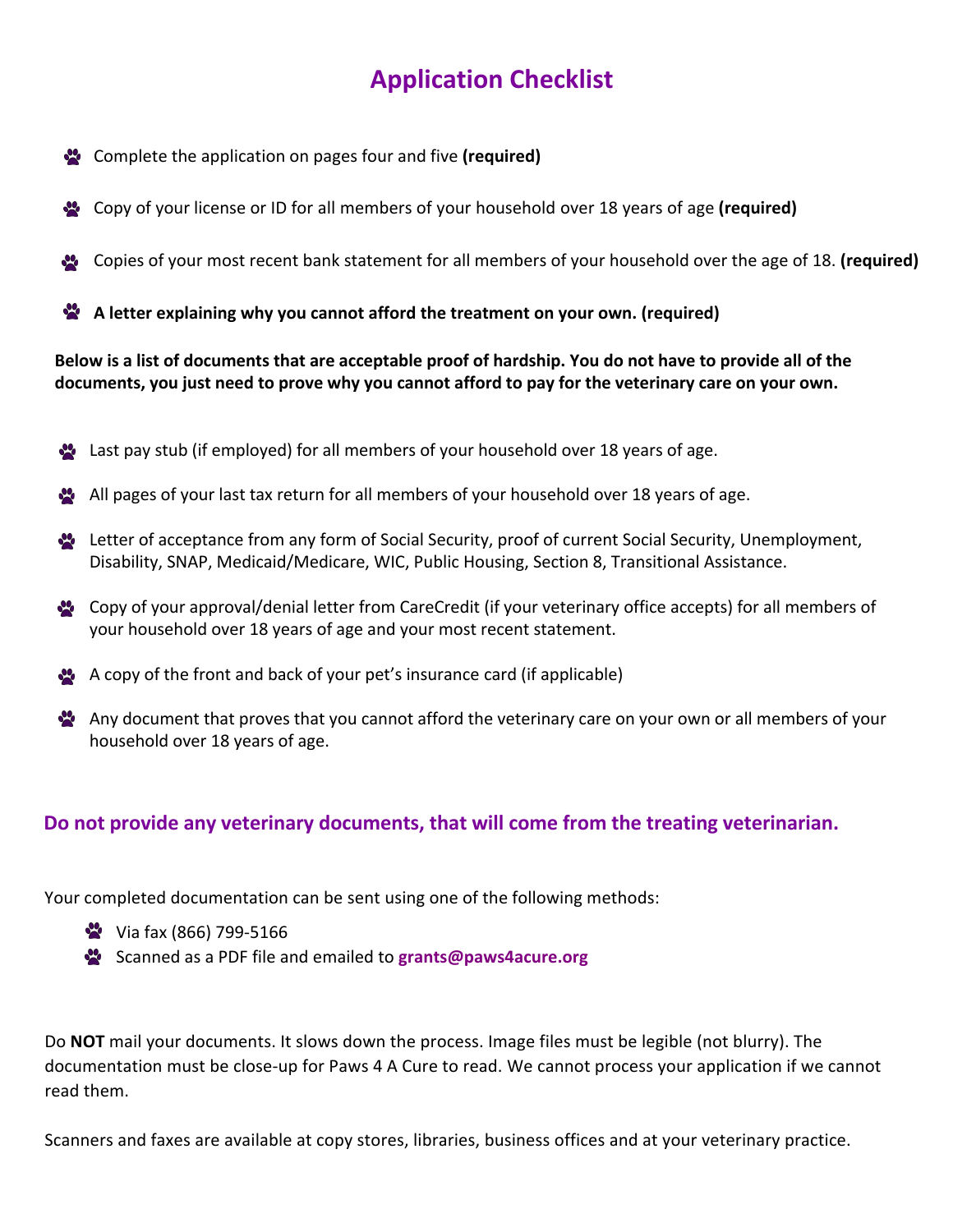

# **Paws 4 A Cure Application For Assistance**

### **\* Required Fields must be completed.**

| *Applicant's Full Name:<br>*Phone:<br>*Street Address:<br>Apt. or Unit:<br>*State:<br>*City/Town:<br>*Zip Code:<br>*Email:<br>*How many people live in your house:<br>*Name and Age of Dependents living in the home:<br>*Your Employer's Name and Phone #:<br>*What is your current monthly net pay from your employer:<br>*Please select the statement that applies to your normal financial situation: $\Box$ Recent loss of job (within 6 months) $\Box$ Major<br>medical diagnosis □ Senior Citizen □ Permanent Disabled (SSDI) □ Temporarily Disabled □ Veteran of the United States Military<br>*Are you currently receiving: $\Box$ Social Security $\Box$ Unemployment $\Box$ Disability $\Box$ Medicaid / Medicare $\Box$ WIC $\Box$ Public<br>Please provide documentation if you receive any of the above.<br>Housing $\Box$ Section 8<br><b>SPOUSE OR DOMESTIC PARTNER'S INFORMATION</b> (please type or print clearly)<br>Spouse or Domestic Partner's Full Name:<br>Employer's Name and Phone Number:<br>What is your Spouse or Domestic Partner's current monthly net pay from their employer:<br>Please select the statement that applies to your Spouse or Domestic Partner's normal financial situation: $\Box$ Recent loss of<br>p Veteran of the United States Military<br>Is your Spouse or Domestic Partner's currently receiving: $\Box$ Social Security $\Box$ Unemployment $\Box$ Disability $\Box$ Medicaid / Medicare<br>$\Box$ WIC $\Box$ Public Housing $\Box$ Section 8 <b>Please provide documentation if you receive any of the above.</b><br>*Please explain why your household cannot afford the veterinary care without assistance:<br><b>PET INFORMATION</b> One pet per application (please type or print clearly)<br>$\Box$ Dog or $\Box$ Cat<br>*Pet's Name:<br>Breed (if a dog):<br>*How many animals are in the household:<br>*Sex: $\Box$ Male $\Box$ Female<br>*Age:<br>*Spayed/Neutered: $\Box$ Yes $\Box$ No<br>*Explain your pet's illness or injury:<br>*Explain the treatment already performed AND the treatment still needed:<br>*What is the estimated cost of the treatment:<br>*What amount are you able to contribute?:<br>My dog is a trained service animal: $\Box$ Yes<br>*What amount are you asking for Paws 4 A Cure's help? (maximum \$500):<br>*Do you have pet insurance? $\Box$ Yes $\Box$ No<br>If so please list carrier:<br>*Treating Veterinarian's Name:<br>*Treating Veterinary Practice's Name and Address:<br>*Veterinarian's Phone Number<br>Veterinary Email: | <b>APPLICANT'S INFORMATION</b> (please type or print clearly) |  |  |  |
|------------------------------------------------------------------------------------------------------------------------------------------------------------------------------------------------------------------------------------------------------------------------------------------------------------------------------------------------------------------------------------------------------------------------------------------------------------------------------------------------------------------------------------------------------------------------------------------------------------------------------------------------------------------------------------------------------------------------------------------------------------------------------------------------------------------------------------------------------------------------------------------------------------------------------------------------------------------------------------------------------------------------------------------------------------------------------------------------------------------------------------------------------------------------------------------------------------------------------------------------------------------------------------------------------------------------------------------------------------------------------------------------------------------------------------------------------------------------------------------------------------------------------------------------------------------------------------------------------------------------------------------------------------------------------------------------------------------------------------------------------------------------------------------------------------------------------------------------------------------------------------------------------------------------------------------------------------------------------------------------------------------------------------------------------------------------------------------------------------------------------------------------------------------------------------------------------------------------------------------------------------------------------------------------------------------------------------------------------------------------------------------------------------------------------------------------------------------------------------------------------------------------------------------|---------------------------------------------------------------|--|--|--|
|                                                                                                                                                                                                                                                                                                                                                                                                                                                                                                                                                                                                                                                                                                                                                                                                                                                                                                                                                                                                                                                                                                                                                                                                                                                                                                                                                                                                                                                                                                                                                                                                                                                                                                                                                                                                                                                                                                                                                                                                                                                                                                                                                                                                                                                                                                                                                                                                                                                                                                                                          |                                                               |  |  |  |
|                                                                                                                                                                                                                                                                                                                                                                                                                                                                                                                                                                                                                                                                                                                                                                                                                                                                                                                                                                                                                                                                                                                                                                                                                                                                                                                                                                                                                                                                                                                                                                                                                                                                                                                                                                                                                                                                                                                                                                                                                                                                                                                                                                                                                                                                                                                                                                                                                                                                                                                                          |                                                               |  |  |  |
|                                                                                                                                                                                                                                                                                                                                                                                                                                                                                                                                                                                                                                                                                                                                                                                                                                                                                                                                                                                                                                                                                                                                                                                                                                                                                                                                                                                                                                                                                                                                                                                                                                                                                                                                                                                                                                                                                                                                                                                                                                                                                                                                                                                                                                                                                                                                                                                                                                                                                                                                          |                                                               |  |  |  |
|                                                                                                                                                                                                                                                                                                                                                                                                                                                                                                                                                                                                                                                                                                                                                                                                                                                                                                                                                                                                                                                                                                                                                                                                                                                                                                                                                                                                                                                                                                                                                                                                                                                                                                                                                                                                                                                                                                                                                                                                                                                                                                                                                                                                                                                                                                                                                                                                                                                                                                                                          |                                                               |  |  |  |
|                                                                                                                                                                                                                                                                                                                                                                                                                                                                                                                                                                                                                                                                                                                                                                                                                                                                                                                                                                                                                                                                                                                                                                                                                                                                                                                                                                                                                                                                                                                                                                                                                                                                                                                                                                                                                                                                                                                                                                                                                                                                                                                                                                                                                                                                                                                                                                                                                                                                                                                                          |                                                               |  |  |  |
|                                                                                                                                                                                                                                                                                                                                                                                                                                                                                                                                                                                                                                                                                                                                                                                                                                                                                                                                                                                                                                                                                                                                                                                                                                                                                                                                                                                                                                                                                                                                                                                                                                                                                                                                                                                                                                                                                                                                                                                                                                                                                                                                                                                                                                                                                                                                                                                                                                                                                                                                          |                                                               |  |  |  |
|                                                                                                                                                                                                                                                                                                                                                                                                                                                                                                                                                                                                                                                                                                                                                                                                                                                                                                                                                                                                                                                                                                                                                                                                                                                                                                                                                                                                                                                                                                                                                                                                                                                                                                                                                                                                                                                                                                                                                                                                                                                                                                                                                                                                                                                                                                                                                                                                                                                                                                                                          |                                                               |  |  |  |
|                                                                                                                                                                                                                                                                                                                                                                                                                                                                                                                                                                                                                                                                                                                                                                                                                                                                                                                                                                                                                                                                                                                                                                                                                                                                                                                                                                                                                                                                                                                                                                                                                                                                                                                                                                                                                                                                                                                                                                                                                                                                                                                                                                                                                                                                                                                                                                                                                                                                                                                                          |                                                               |  |  |  |
|                                                                                                                                                                                                                                                                                                                                                                                                                                                                                                                                                                                                                                                                                                                                                                                                                                                                                                                                                                                                                                                                                                                                                                                                                                                                                                                                                                                                                                                                                                                                                                                                                                                                                                                                                                                                                                                                                                                                                                                                                                                                                                                                                                                                                                                                                                                                                                                                                                                                                                                                          |                                                               |  |  |  |
|                                                                                                                                                                                                                                                                                                                                                                                                                                                                                                                                                                                                                                                                                                                                                                                                                                                                                                                                                                                                                                                                                                                                                                                                                                                                                                                                                                                                                                                                                                                                                                                                                                                                                                                                                                                                                                                                                                                                                                                                                                                                                                                                                                                                                                                                                                                                                                                                                                                                                                                                          |                                                               |  |  |  |
|                                                                                                                                                                                                                                                                                                                                                                                                                                                                                                                                                                                                                                                                                                                                                                                                                                                                                                                                                                                                                                                                                                                                                                                                                                                                                                                                                                                                                                                                                                                                                                                                                                                                                                                                                                                                                                                                                                                                                                                                                                                                                                                                                                                                                                                                                                                                                                                                                                                                                                                                          |                                                               |  |  |  |
|                                                                                                                                                                                                                                                                                                                                                                                                                                                                                                                                                                                                                                                                                                                                                                                                                                                                                                                                                                                                                                                                                                                                                                                                                                                                                                                                                                                                                                                                                                                                                                                                                                                                                                                                                                                                                                                                                                                                                                                                                                                                                                                                                                                                                                                                                                                                                                                                                                                                                                                                          |                                                               |  |  |  |
|                                                                                                                                                                                                                                                                                                                                                                                                                                                                                                                                                                                                                                                                                                                                                                                                                                                                                                                                                                                                                                                                                                                                                                                                                                                                                                                                                                                                                                                                                                                                                                                                                                                                                                                                                                                                                                                                                                                                                                                                                                                                                                                                                                                                                                                                                                                                                                                                                                                                                                                                          |                                                               |  |  |  |
|                                                                                                                                                                                                                                                                                                                                                                                                                                                                                                                                                                                                                                                                                                                                                                                                                                                                                                                                                                                                                                                                                                                                                                                                                                                                                                                                                                                                                                                                                                                                                                                                                                                                                                                                                                                                                                                                                                                                                                                                                                                                                                                                                                                                                                                                                                                                                                                                                                                                                                                                          |                                                               |  |  |  |
|                                                                                                                                                                                                                                                                                                                                                                                                                                                                                                                                                                                                                                                                                                                                                                                                                                                                                                                                                                                                                                                                                                                                                                                                                                                                                                                                                                                                                                                                                                                                                                                                                                                                                                                                                                                                                                                                                                                                                                                                                                                                                                                                                                                                                                                                                                                                                                                                                                                                                                                                          |                                                               |  |  |  |
|                                                                                                                                                                                                                                                                                                                                                                                                                                                                                                                                                                                                                                                                                                                                                                                                                                                                                                                                                                                                                                                                                                                                                                                                                                                                                                                                                                                                                                                                                                                                                                                                                                                                                                                                                                                                                                                                                                                                                                                                                                                                                                                                                                                                                                                                                                                                                                                                                                                                                                                                          |                                                               |  |  |  |
|                                                                                                                                                                                                                                                                                                                                                                                                                                                                                                                                                                                                                                                                                                                                                                                                                                                                                                                                                                                                                                                                                                                                                                                                                                                                                                                                                                                                                                                                                                                                                                                                                                                                                                                                                                                                                                                                                                                                                                                                                                                                                                                                                                                                                                                                                                                                                                                                                                                                                                                                          |                                                               |  |  |  |
|                                                                                                                                                                                                                                                                                                                                                                                                                                                                                                                                                                                                                                                                                                                                                                                                                                                                                                                                                                                                                                                                                                                                                                                                                                                                                                                                                                                                                                                                                                                                                                                                                                                                                                                                                                                                                                                                                                                                                                                                                                                                                                                                                                                                                                                                                                                                                                                                                                                                                                                                          |                                                               |  |  |  |
|                                                                                                                                                                                                                                                                                                                                                                                                                                                                                                                                                                                                                                                                                                                                                                                                                                                                                                                                                                                                                                                                                                                                                                                                                                                                                                                                                                                                                                                                                                                                                                                                                                                                                                                                                                                                                                                                                                                                                                                                                                                                                                                                                                                                                                                                                                                                                                                                                                                                                                                                          |                                                               |  |  |  |
|                                                                                                                                                                                                                                                                                                                                                                                                                                                                                                                                                                                                                                                                                                                                                                                                                                                                                                                                                                                                                                                                                                                                                                                                                                                                                                                                                                                                                                                                                                                                                                                                                                                                                                                                                                                                                                                                                                                                                                                                                                                                                                                                                                                                                                                                                                                                                                                                                                                                                                                                          |                                                               |  |  |  |
|                                                                                                                                                                                                                                                                                                                                                                                                                                                                                                                                                                                                                                                                                                                                                                                                                                                                                                                                                                                                                                                                                                                                                                                                                                                                                                                                                                                                                                                                                                                                                                                                                                                                                                                                                                                                                                                                                                                                                                                                                                                                                                                                                                                                                                                                                                                                                                                                                                                                                                                                          |                                                               |  |  |  |
|                                                                                                                                                                                                                                                                                                                                                                                                                                                                                                                                                                                                                                                                                                                                                                                                                                                                                                                                                                                                                                                                                                                                                                                                                                                                                                                                                                                                                                                                                                                                                                                                                                                                                                                                                                                                                                                                                                                                                                                                                                                                                                                                                                                                                                                                                                                                                                                                                                                                                                                                          |                                                               |  |  |  |
|                                                                                                                                                                                                                                                                                                                                                                                                                                                                                                                                                                                                                                                                                                                                                                                                                                                                                                                                                                                                                                                                                                                                                                                                                                                                                                                                                                                                                                                                                                                                                                                                                                                                                                                                                                                                                                                                                                                                                                                                                                                                                                                                                                                                                                                                                                                                                                                                                                                                                                                                          |                                                               |  |  |  |
|                                                                                                                                                                                                                                                                                                                                                                                                                                                                                                                                                                                                                                                                                                                                                                                                                                                                                                                                                                                                                                                                                                                                                                                                                                                                                                                                                                                                                                                                                                                                                                                                                                                                                                                                                                                                                                                                                                                                                                                                                                                                                                                                                                                                                                                                                                                                                                                                                                                                                                                                          |                                                               |  |  |  |
|                                                                                                                                                                                                                                                                                                                                                                                                                                                                                                                                                                                                                                                                                                                                                                                                                                                                                                                                                                                                                                                                                                                                                                                                                                                                                                                                                                                                                                                                                                                                                                                                                                                                                                                                                                                                                                                                                                                                                                                                                                                                                                                                                                                                                                                                                                                                                                                                                                                                                                                                          |                                                               |  |  |  |
|                                                                                                                                                                                                                                                                                                                                                                                                                                                                                                                                                                                                                                                                                                                                                                                                                                                                                                                                                                                                                                                                                                                                                                                                                                                                                                                                                                                                                                                                                                                                                                                                                                                                                                                                                                                                                                                                                                                                                                                                                                                                                                                                                                                                                                                                                                                                                                                                                                                                                                                                          |                                                               |  |  |  |